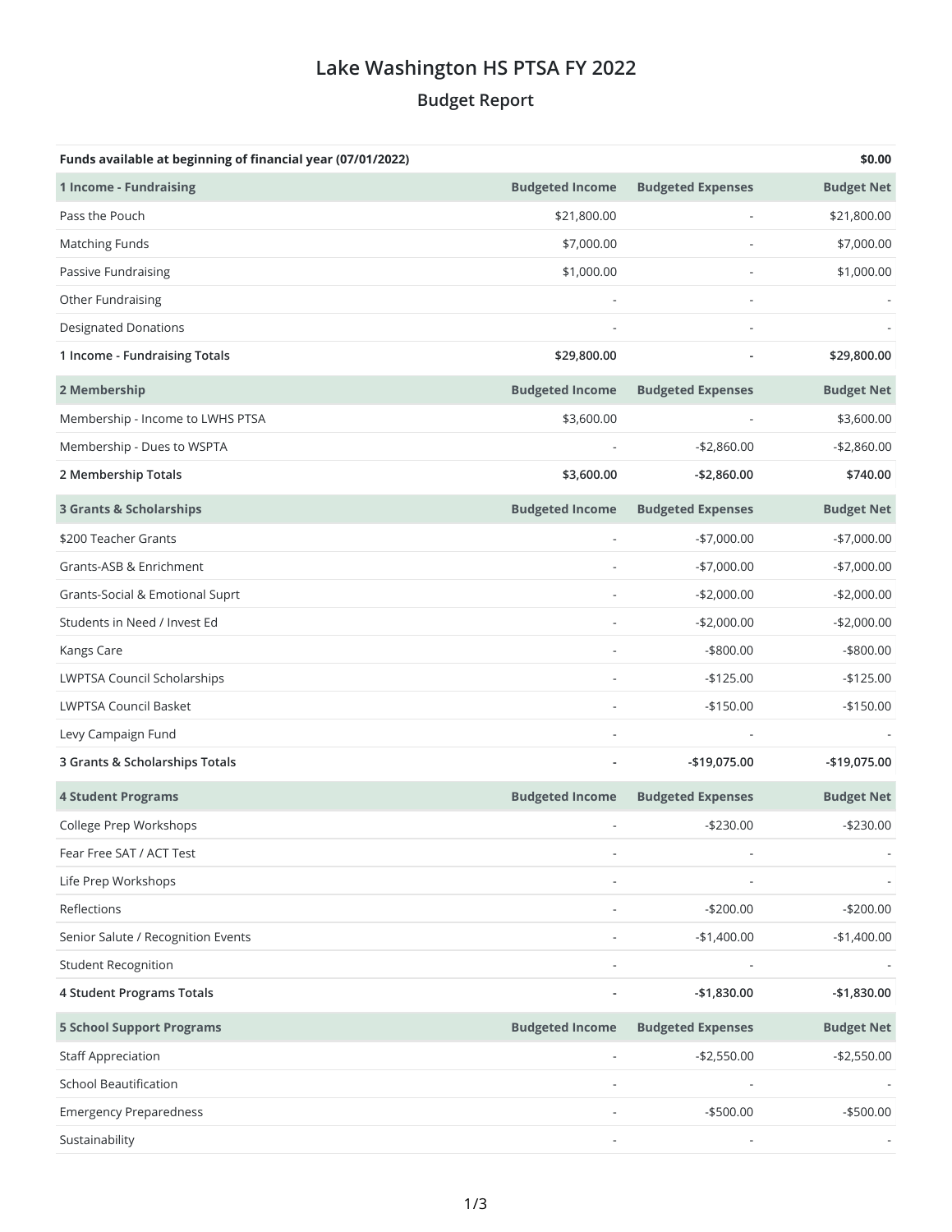| <b>5 School Support Programs</b>           | <b>Budgeted Income</b> | <b>Budgeted Expenses</b> | <b>Budget Net</b> |
|--------------------------------------------|------------------------|--------------------------|-------------------|
| Calm Cafe                                  |                        | $-$100.00$               | $-$100.00$        |
| Hospitality                                |                        | $-$150.00$               | $-$150.00$        |
| Student Supplies - Tissues & Health Room   |                        | $-$ \$800.00             | $-$ \$800.00      |
| Student Printers & Other Supplies          |                        | $-$500.00$               | $-$500.00$        |
| 5 School Support Programs Totals           |                        | $-$4,600.00$             | $-$4,600.00$      |
| <b>6 Family &amp; Community Engagement</b> | <b>Budgeted Income</b> | <b>Budgeted Expenses</b> | <b>Budget Net</b> |
| Welcome to LWHS Event                      |                        | $-$ \$500.00             | $-$500.00$        |
| <b>Community Events</b>                    |                        |                          |                   |
| <b>Parent Education</b>                    |                        | $-$1,000.00$             | $-$1,000.00$      |
| <b>Special Education</b>                   |                        | $-$250.00$               | $-$250.00$        |
| Advocacy / Legislative Assembly            |                        | $-$ \$225.00             | $-$225.00$        |
| 6 Family & Community Engagement Totals     |                        | $-$1,975.00$             | $-$1,975.00$      |
| <b>7 Communications</b>                    | <b>Budgeted Income</b> | <b>Budgeted Expenses</b> | <b>Budget Net</b> |
| Newsletter (Constant Contact)              |                        | $-$ \$650.00             | $-$ \$650.00      |
| Website / email provider                   |                        | $-$150.00$               | $-$150.00$        |
| Virtual Meeting Platform                   |                        | $-$170.00$               | $-$170.00$        |
| <b>7 Communications Totals</b>             |                        | $-$ \$970.00             | -\$970.00         |
| <b>8 Administration / Training</b>         | <b>Budgeted Income</b> | <b>Budgeted Expenses</b> | <b>Budget Net</b> |
| Founders Day Luncheon                      |                        | $-$200.00$               | $-$200.00$        |
| WA State PTA Convention                    |                        | $-$450.00$               | $-$450.00$        |
| Golden Acorn / Golden Kang                 | L,                     | $-$200.00$               | $-$200.00$        |
| Postage & Supplies                         |                        | $-575.00$                | $-$75.00$         |
| MoneyMinder software                       |                        | $-$182.00$               | $-$182.00$        |
| Paypal processing fees                     |                        |                          |                   |
| Bank fees                                  |                        | $- $50.00$               | $- $50.00$        |
| PTSA Insurance                             |                        | $-$ \$550.00             | $- $550.00$       |
| WA State - Charitable Org Renew            |                        | $-$40.00$                | $-$40.00$         |
| WA Sec of State - Annual Report            |                        | $-$20.00$                | $-$20.00$         |
| Discretionary Fund                         |                        | $-$300.00$               | $-$300.00$        |
| 8 Administration / Training Totals         |                        | $-$2,067.00$             | $-$2,067.00$      |
| 9 Urban Gardening Fund - Restricted        | <b>Budgeted Income</b> | <b>Budgeted Expenses</b> | <b>Budget Net</b> |
| Urban Gardening Fund                       |                        | $-$292.94$               | $-$292.94$        |
| 9 Urban Gardening Fund - Restricted Totals |                        | $-$292.94$               | $-$292.94$        |
| <b>10 Senior Party</b>                     | <b>Budgeted Income</b> | <b>Budgeted Expenses</b> | <b>Budget Net</b> |
| SP Ticket Sales                            | \$37,360.00            |                          | \$37,360.00       |
| SP Sponsorships / Donations                | \$2,000.00             |                          | \$2,000.00        |
| SP Grad Night Payments                     |                        | $-$ \$35,176.50          | $-$ \$35,176.50   |